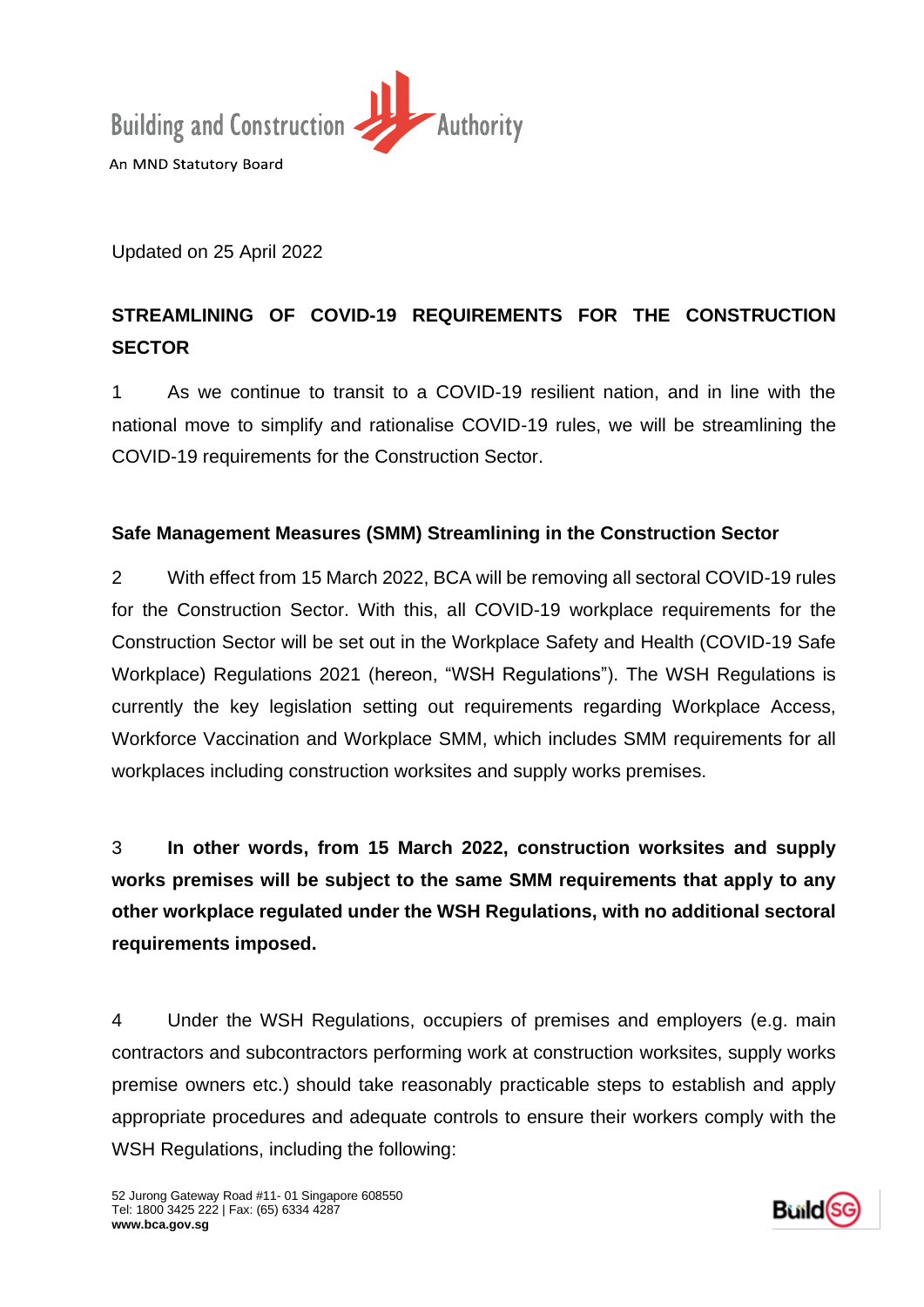(Updated on 25 April 2022)

- Ensure workers/employees follow the MOH Health Protocols when they are infected with COVID-19; and
- Mask wearing is optional in non open-air workplaces if employees are in a static position in an area not used by customers, not interacting with others/customers. Employees are encouraged to wear masks when in doubt.

5 Following the streamlining, the SMMs below are no longer required but we strongly encourage all occupiers of premises and employers to continue to apply these preexisting SMMs as part of a good practice to mitigate the risk of COVID-19 transmission at worksites:

(Updated on 25 April 2022)

- Staggered use of shared facilities;
- Allocation of zones and use of visual identifiers for workers in different zones;
- Cleaning and disinfection for areas visited by C+/Ag+ cases;
- Cohorting workers/employees from different employers; and
- Providing dedicated transport and staggered pick up and drop off for workers/employees
- Group size limit and safe distancing between employees at construction sites

6 (Updated on 25 April 2022) Following MTF's announcement, the use of Tracetogether and SafeEntry is no longer required at worksites from 26 April onwards. In tandem with the lifting of vaccination differentiated safe management measures, restrictions on unvaccinated persons would also be lifted and they will be able to enter worksites.

7 Please refer to the [WSH regulations](https://sso.agc.gov.sg/SL/WSHA2006-S992-2021?DocDate=20211229) and [MOM circular](https://www.mom.gov.sg/covid-19/requirements-for-safe-management-measures) for more details on the SMM requirements.

8 In addition, with effect from 15 March 2022, construction companies will no longer need to apply to BCA for approval of resumption and/or commencement of works and deployment of personnel to construction worksites and supply works premises (i.e.

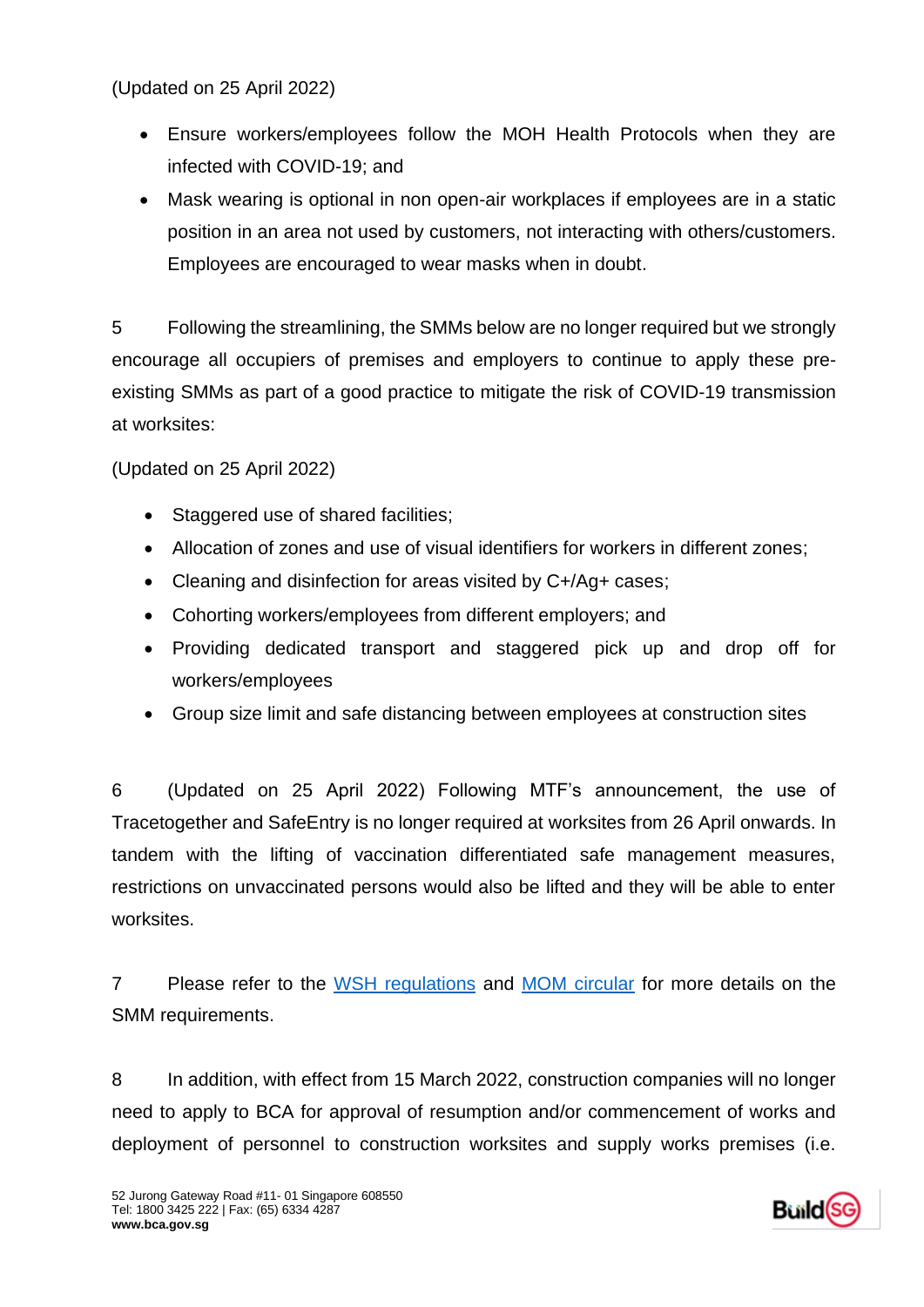Restart Applications). Instead, all companies in the Construction Sector with SSIC Codes starting with 41 to 43, will be issued a blanket approval by MTI to carry out works, and such approval will be published on [MTI's website.](https://www.gobusiness.gov.sg/permittedlist/) This will allow all construction worksite activities to start once the requisite permits (e.g. permit to commence structural works) and approvals have been obtained from the Commissioner of Building Control, similar to pre-COVID times.

9 BCA's COVID-19 Safe Restart Criteria and Conditions of Approval for Restart (collectively "Restart Criteria") will also be completely removed, and the Construction Sector, including companies who received BCA's approval of Restart Applications before 15 March 2022, will no longer need to comply with the Restart Criteria with effect from 15 March 2022.

## **Conclusion**

10 We seek your cooperation to comply with the WSH Regulations and community COVID-19 Regulations in continuing to keep our worksites safe. Firms are also strongly encouraged to implement Business Continuity Plans to minimise disruption to business operations in the event of any future COVID-19 outbreaks.

11 As Singapore transits to a COVID-19 resilient nation, we hope that the streamlining will boost the progress of construction activities and that construction output at industry level will recover to pre-COVID levels.

## **Clarifications**

12 For queries on WSH Regulations, you may contact MOM at [www.mom.gov.sg/efeedback.](http://www.mom.gov.sg/efeedback)

13 For clarification on this circular, please direct your queries to [http://bca.gov.sg/feedbackform/.](http://bca.gov.sg/feedbackform/) Please visit BCA's COVID-19 webpage (www1.bca.gov.sg/COVID-19) and subscribe to BCA's telegram channel [\(http://t.me/BCASingapore\)](http://t.me/BCASingapore) for latest updates.

#### Thank you.

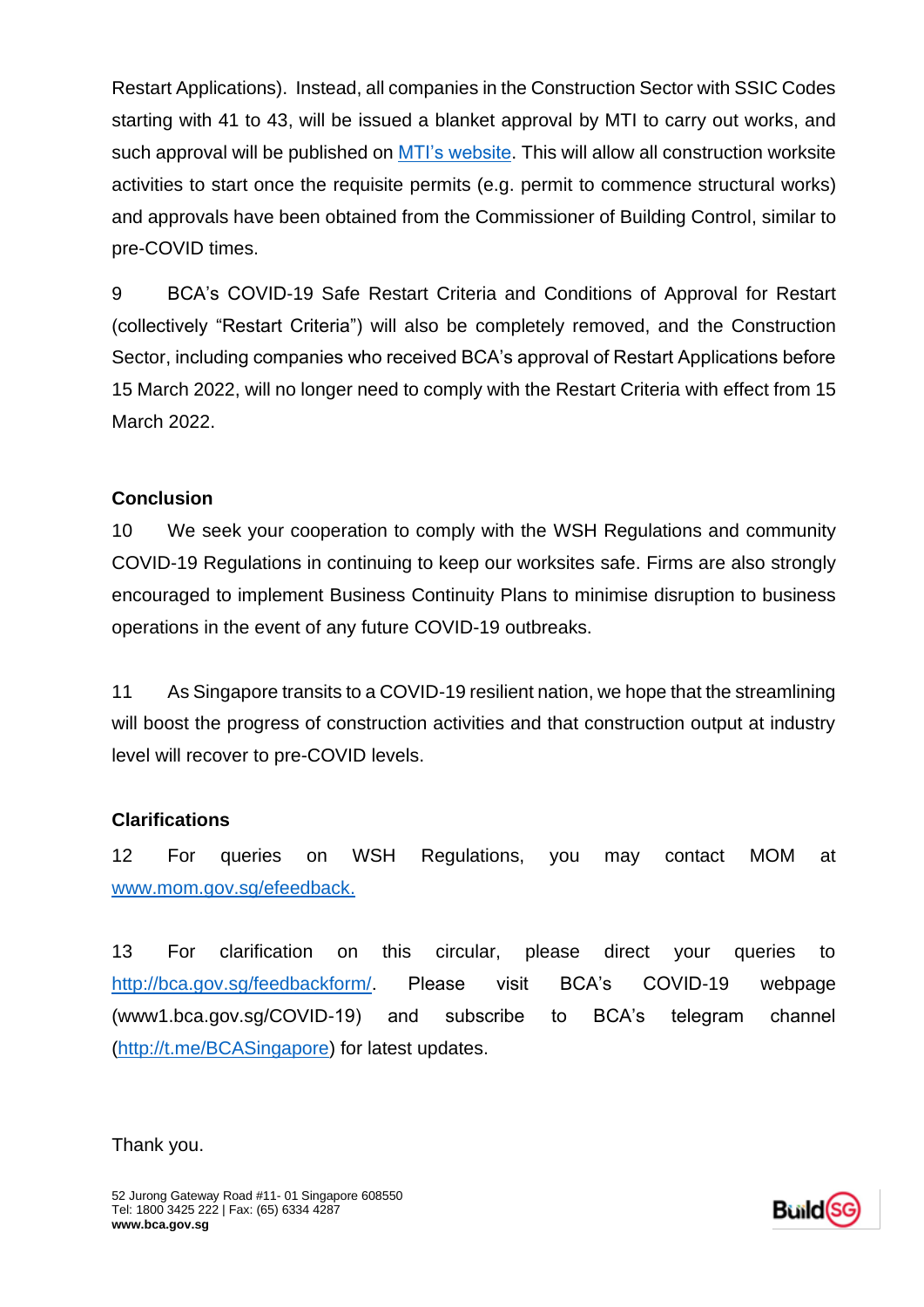Yours faithfully,

Darren Lim Group Director Audit and Inspection Group Building and Construction Authority

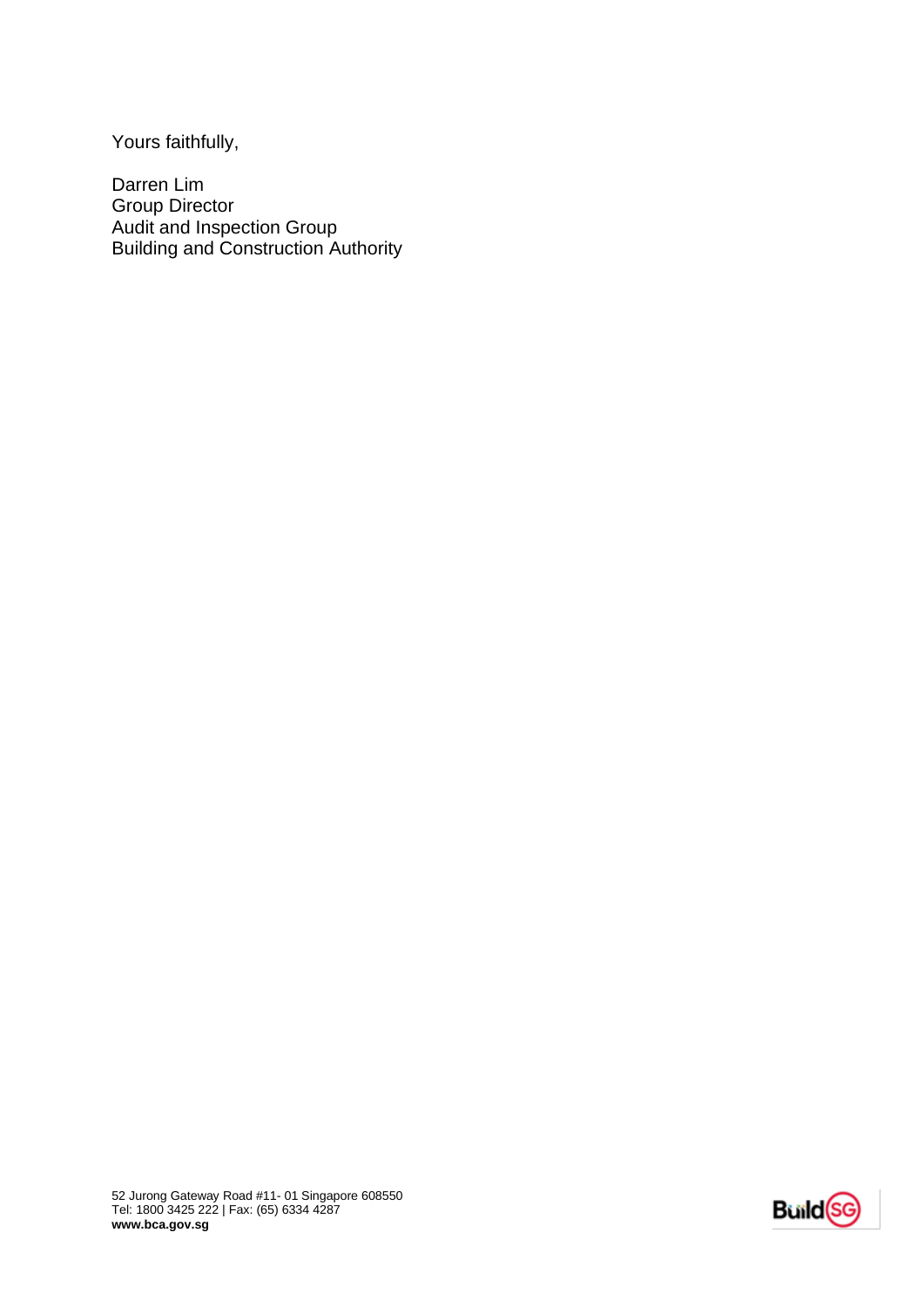# **FAQs**

#### **1. Do I still need to submit my C+/Ag+ results to BCA?**

No, employers and owners of premises do not need to submit the results to BCA. However, employees should still inform their employers or owners of premises (i.e. worksite builder) if there are any C+ or Ag+ cases.

**2. Do I still need any Safe Management Officer (SMO) or Safe Distancing Officer (SDO) at site?**

There is no need for SDOs, but there should at least be 1 SMO at each worksite.

- **3. Do I still need to attend the SMO/SDO course?** No, the courses for SMO and SDO are no longer relevant.
- **4. (Updated on 25 April 2022) Is safe distancing required?** No, safe distancing will no longer be required between individual at worksites. There is also no limit on the group size
- **5. (Updated on 25 April 2022) Do I still need to have Safe Entry system installed at site?**

No, the requirement of having tracetogether and SafeEntry at worksites will be removed from 26 April onwards

**6. There is no longer the need to apply to BCA for approval of resumption and/or commencement of works and deployment of personnel to construction worksites so will my workers' Accesscode in SGWorkPass still show "Approved to Start Work"?**

Your workers' Accesscode in SGWorkPass will still show "Approved to Start Work" and stay green for this indicator even though there is no need to apply to BCA for approval of resumption of works.

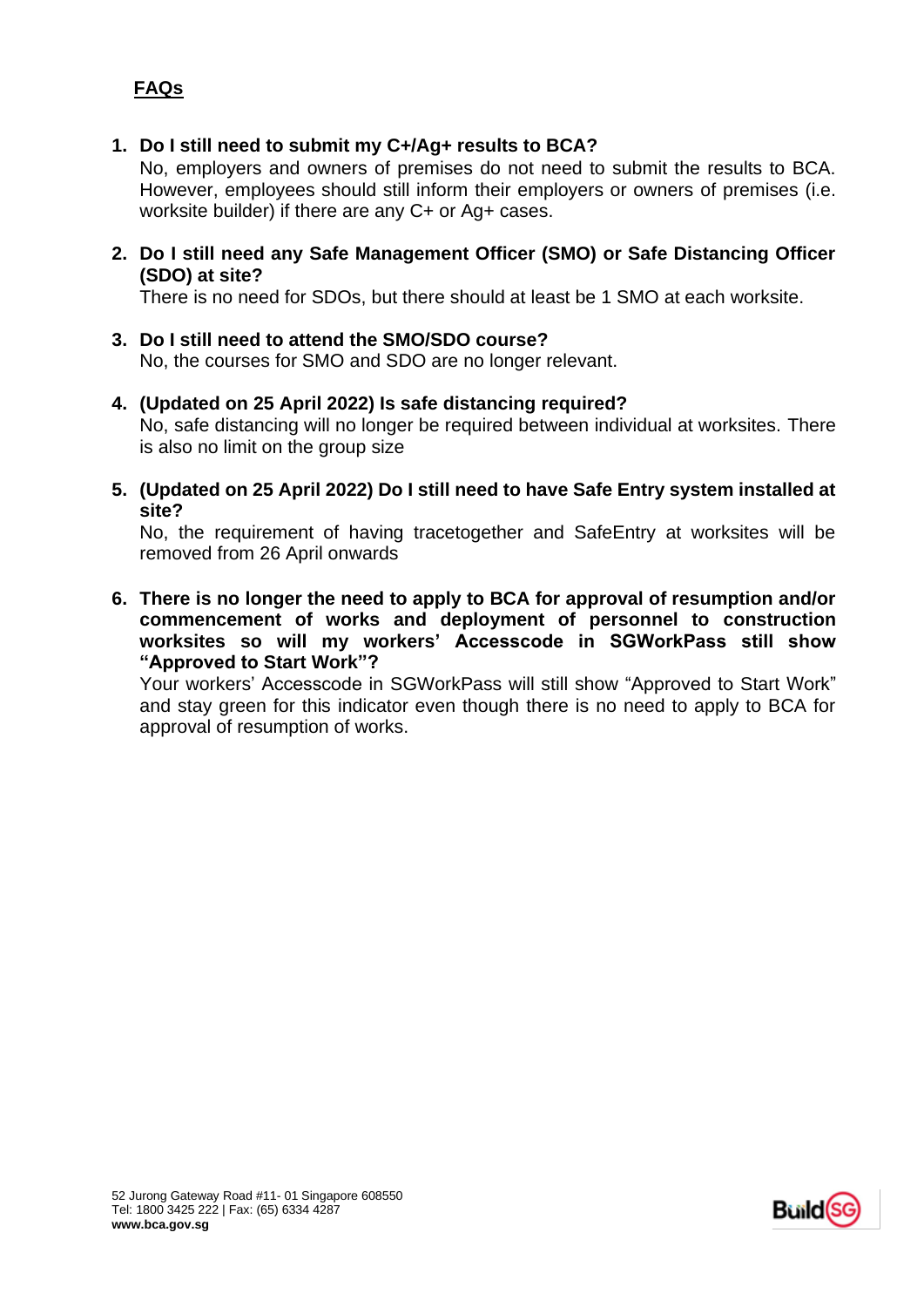#### **7. Do I need to provide dedicated transport for my workers between their place of residence and worksite?**

With effect from 15 Mar 2022, please take note of the following transport requirements.

| <b>Dedicated transport</b><br>requirement                                                                                     | <b>Workers staying</b><br>in non-dormitory<br>premises | <b>Workers staying in FEDA</b><br><b>regulated dormitories</b>                                |
|-------------------------------------------------------------------------------------------------------------------------------|--------------------------------------------------------|-----------------------------------------------------------------------------------------------|
| Provide dedicated transport<br>to and fro worksite and place<br>of residence                                                  | Not required                                           | Required<br>(note: this FEDA license<br>condition has been in place<br>since pre-COVID times) |
| If dedicated transport<br>provided, can there be<br>multiple pick up/drop offs<br>between worksite and place<br>of residence? | Yes                                                    | Yes                                                                                           |
| Can workers take public<br>transport between worksite<br>and place of residence?                                              | Yes                                                    | <b>No</b>                                                                                     |

## **8. Do I need to cohort my workers in dormitories?**

Cohorting of workers by employers/projects will not be required but employers should continue to implement good segregation and housing practices as part of your Business Continuity Plan.

#### **9. (Updated on 25 April 2022) Do I still need to wear a mask at my worksite?**

| <b>Venue</b>                | <b>Is Mask Wearing Required?</b>                                                                                                                                                         |
|-----------------------------|------------------------------------------------------------------------------------------------------------------------------------------------------------------------------------------|
| Open-air areas at worksites | Optional                                                                                                                                                                                 |
| Non open-air workplaces     | Optional if employees are in a static<br>position in an area not used by<br>customers, and are not interacting with<br>others. When in doubt, employees are<br>encouraged to wear masks. |

#### **10. Is my worksite considered an open-air area?**

An open-air area is defined under COVID-19 (Temporary Measures) (Control Order) Regulations 2020 as: